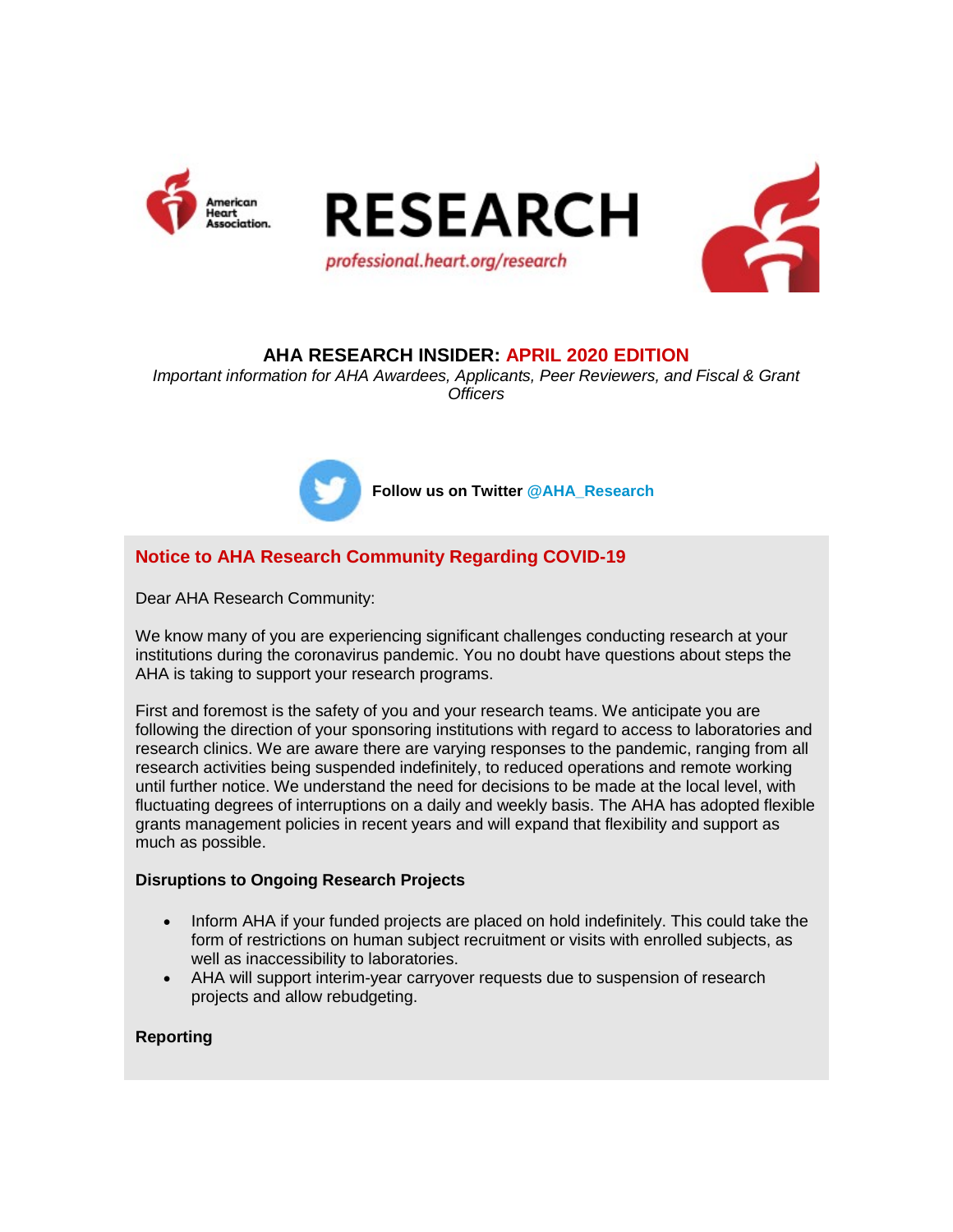- Currently pending deadlines to submit scientific progress reports and patient recruitment/retention reports should proceed in a timely manner. The AHA is not extending these deadlines at this time.
- Contact awards@heart.org if submission of upcoming expenditure reports will be impacted by closure and/or reduced staffing of institutional accounting offices.

## **Award Extensions and Salary Expenditures During Work Stoppage**

- No-cost-extensions (NCE) are available as always. Please submit a Change Request in Grants@Heart. Awards currently on NCE may qualify for additional extensions.
- AHA will also allow payment of salaries on grants and fellowships for up to 60 days without pre-approval during periods of work.
- stoppage. Should inability to conduct research exceed 60 days, please contact AHA.

### **Expenditures Related to Cancelled Travel**

• Unrefunded charges (conference registration, airline ticket, etc.) incurred with the intent to attend a scientific conference that was subsequently cancelled can be charged to an AHA grant.

### **Deadlines for New Applications**

- AHA's next proposal deadlines for research funding will be in August.
- Any changes to upcoming deadlines will be announced by July 1.

### **Resources**

FAQs: COVID-19 Impact on AHA Research (PDF)



# **COVID-19 Compendium for Professionals: Guidance and Resources**

Stay safe and healthy, AHA Research Administration Team

# **ProposalCentral to Replace Grants@Heart**

### *Have you heard?*

The AHA will replace Grants@Heart with ProposalCentral to manage research applications, peer review, and awards. ProposalCentral is a popular grants management system that many researchers are already familiar with. It is an e-grantmaking website shared by many government, non-profit, and private granting organizations.

### *What you need to know:*

The AHA will stop using Grants@Heart at the end of April and start using ProposalCentral in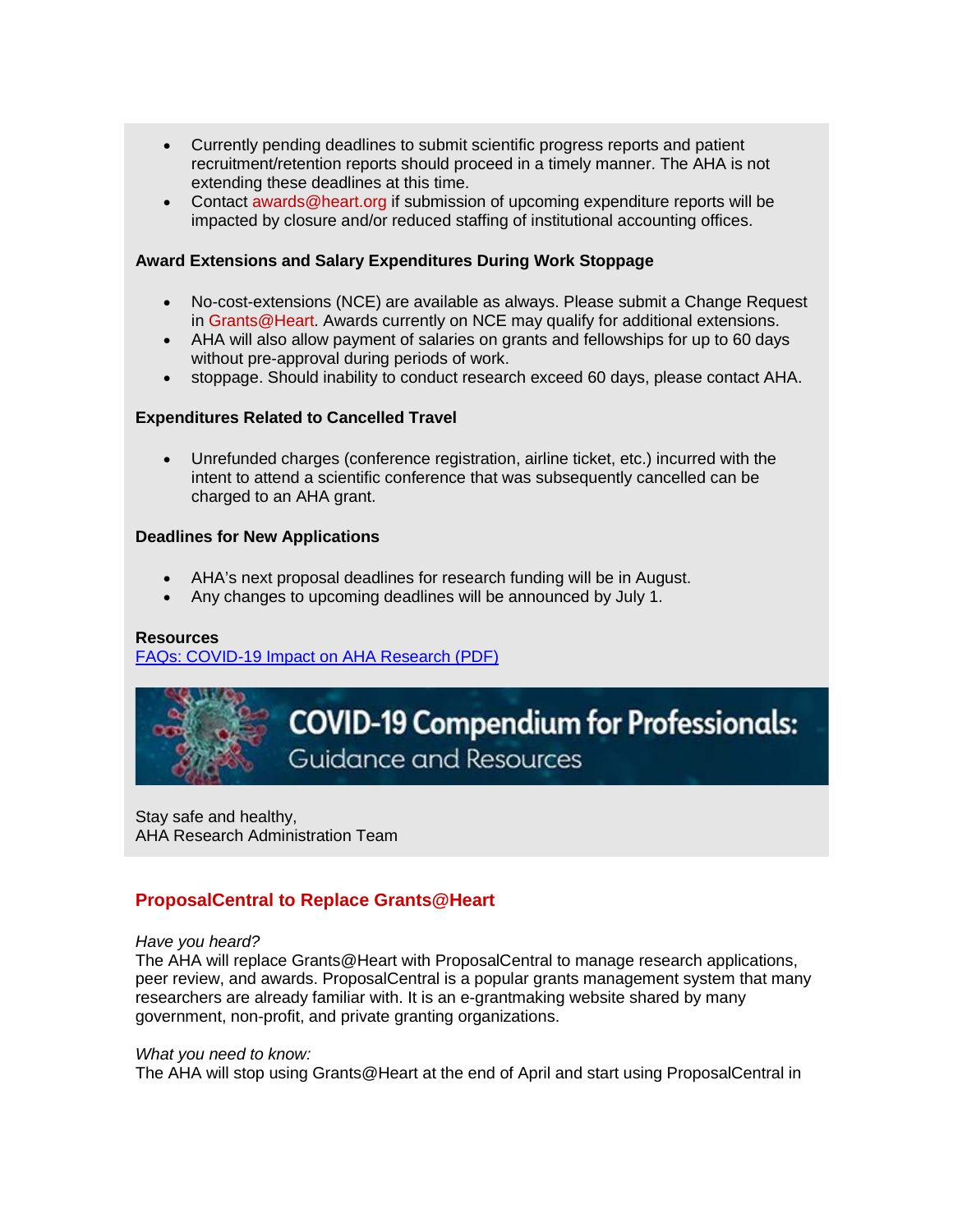May. Your information in Grants@Heart will be transferred to ProposalCentral. Once the data transfer has occurred, AHA will email you to log onto ProposalCentral to view your profile information and your past AHA applications and awards. (We'll also remind you in the May issue of this newsletter.)

#### *What can I do now?*

If you don't already have an ORCID ID, register for one now at https://orcid.org/register. ORCID can be used to provide profile and publication information in ProposalCentral, so updating this information in advance is useful.

ORCID provides a persistent digital identifier that distinguishes you from every other researcher and supports automated links between you and your professional activities - ensuring that your work is recognized.

#### *Will there be a time when neither system is available?*

We hope to complete the cutover with minimal downtown for users. It is likely that for 2-3 business days neither system will be accessible. The transition is scheduled during a break in the AHA business cycle: after peer review is complete and before it's time to submit new applications.

*Can I go back to Grants@Heart once AHA begins to use ProposalCentral?* Grants@Heart will no longer be accessible after the transition to ProposalCentral. Key data will be migrated and AHA staff will be able to assist you, as well.

#### *How can I help?*

The AHA seeks Grants@Heart users to volunteer for focus groups or to provide feedback on FAQs and instructions to help users transition to the new system. If you wish to participate, please send your name and your roles in Grants@Heart (fiscal officer, applicant, awardee, peer reviewer) to Belinda.Orland@heart.org.

# **Application Information**

# **2020-21 Application Deadlines Announced**

Updates can be found on the AHA Application Information page. Please note that published deadlines are subject to change. RFAs for 2021 awards will be updated online in mid- to late-May.

| Program                            | <b>Letter of Intent Deadline</b><br>(if applicable) | <b>Proposal</b><br><b>Deadline</b> | <b>Start Date</b> |
|------------------------------------|-----------------------------------------------------|------------------------------------|-------------------|
| <b>AHA Predoctoral Fellowship</b>  |                                                     | Wed, Sept 9, 2020                  | Jan 1, 2021       |
| <b>AHA Postdoctoral Fellowship</b> |                                                     | Thurs, Sept 10, 2020               | Jan 1, 2021       |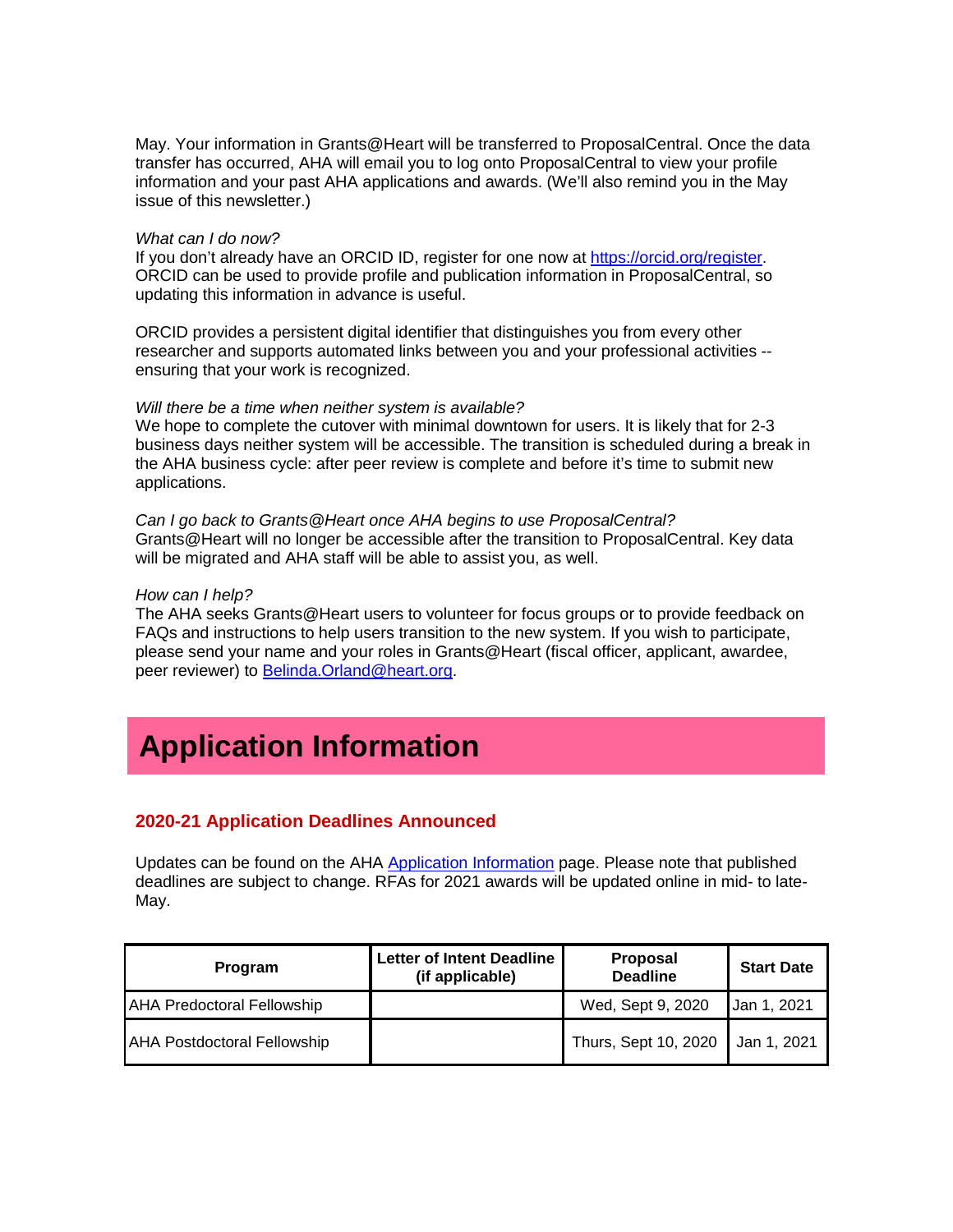| Institutional Undergraduate<br><b>Student Training Program</b>                                          |                                   | Tues, Sept 15, 2020                              | Jan 1, 2021   |  |
|---------------------------------------------------------------------------------------------------------|-----------------------------------|--------------------------------------------------|---------------|--|
|                                                                                                         |                                   |                                                  |               |  |
| <b>Merit Award</b>                                                                                      | Required by<br>Thurs, Oct 1, 2020 | <b>Invited Applicants:</b><br>Tues, Nov 10, 2020 | April 1, 2021 |  |
| <b>Established Investigator Award</b>                                                                   | Required by<br>Wed, Oct 14, 2020  | Invited Applicants:<br>Thurs, Jan 14, 2021       | April 1, 2021 |  |
| <b>Career Development Award</b>                                                                         |                                   | Thurs, Dec 3, 2020                               | April 1, 2021 |  |
| <b>AHA Institutional Research</b><br>Enhancement Award (AIREA)                                          |                                   | Tues, Jan 12, 2021                               | April 1, 2021 |  |
|                                                                                                         |                                   |                                                  |               |  |
| Innovative Project Award                                                                                | Required by<br>Tues, Nov 3, 2020  | Invited Applicants:<br>Tues, Feb 2, 2021         | July 1, 2021  |  |
| <b>Transformational Project Award</b>                                                                   |                                   | Tues, Feb 16, 2021                               | July 1, 2021  |  |
| <b>Collaborative Sciences Award</b>                                                                     | Required by<br>Thurs, Jan 7, 2021 | Invited Applicants:<br>Tues, March 16, 2021      | July 1, 2021  |  |
| <b>Strategically Focused Research Funding Opportunities</b>                                             |                                   |                                                  |               |  |
| <b>AHA and Enduring Hearts</b><br>Research Awards in Pediatric<br><b>Heart Transplantation</b>          | Required by<br>Mon, June 1, 2020  | Invited Applicants:<br>Tues., Sept. 1, 2020      | Jan 1, 2021   |  |
| American Stroke Association-<br><b>Bugher Foundation Centers of</b><br>Excellence in Hemorrhagic Stroke | Thurs, July 16, 2020              | Thurs, Aug 27, 2020                              | Jan 1, 2021   |  |
| AHA and Children's Heart<br><b>Foundation Congenital Heart</b><br><b>Defects Research Awards</b>        |                                   | Tues, Sept 22, 2020                              | Jan 1, 2021   |  |
| Cardio-Oncology Strategically<br><b>Focused Research Network</b>                                        | Tues, Oct 13, 2020                | Tues, Dec 8, 2020                                | April 1, 2021 |  |

# **Are you Awaiting the Funding Outcome of an AHA Application?**

Current applicants for Collaborative Sciences Awards, Innovative Project Awards, Transformational Project Awards, Strategic Renewal Grants, and Strategic Collaborative Grants will be notified via email from ProposalCental by mid-May, when the funding status of proposals is known.

# **Programs with Summer Application Deadlines**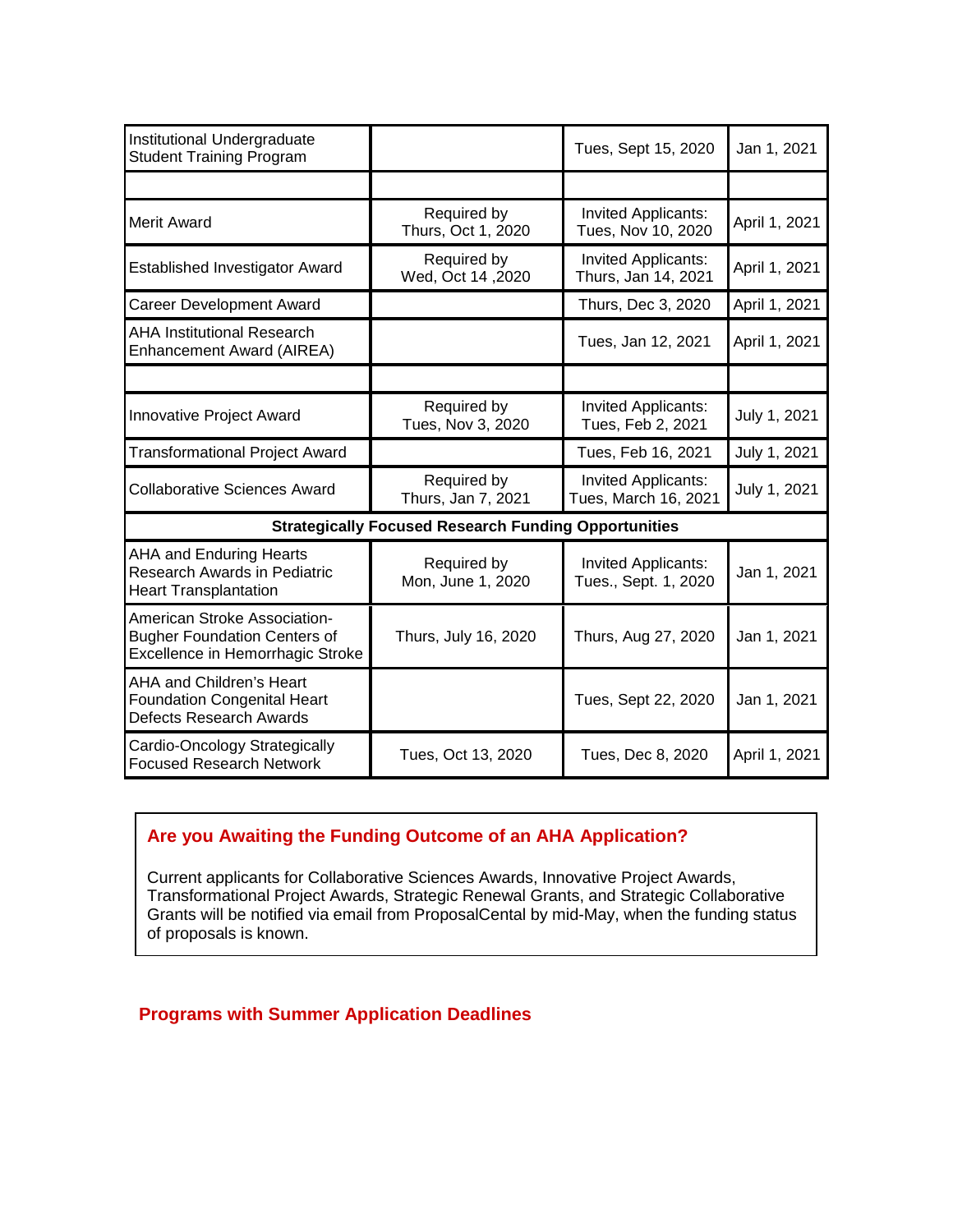

## **Henrietta B. and Frederick H. Bugher Foundation and the American Heart Association/American Stroke Association Centers of Excellence in Hemorrhagic Stroke Research Letters of Intent due Thursday, July 16, 2020 Full Applications due Thursday, August 27, 2020**

The Henrietta B. and Frederick H. Bugher Foundation and the American Heart Association/American Stroke Association announce a Request for Applications (RFA) for the Centers of Excellence in Hemorrhagic Stroke Research comprising at least three (3) Centers and one (1) Centralized Training Center within this Network.

A leading AHA priority is to fund research that increases the understanding of the etiology, pathophysiology, treatment and prevention of cardiovascular diseases and stroke. This RFA describes a collaborative network of basic, clinical and population researchers from different disciplines whose collective efforts will enhance the understanding of the etiology, biological pathways and modifiable risk factors associated with hemorrhagic stroke (HS) and will lead to innovative and breakthrough discoveries for the prevention and treatment of HS.

Visit the Bugher Foundation web page for more information and a link to the RFA.



**American Heart Association and Enduring Hearts Research Awards in Pediatric Heart Transplantation Letters of Intent due Monday, June 1, 2020**

The American Heart Association (AHA) and Enduring Hearts (EH) share common priorities and interests in investing in biomedical research. Together, the AHA and EH have established this jointly funded request for applications (RFA) for the AHA/EH Research Awards in Pediatric Heart Transplantation.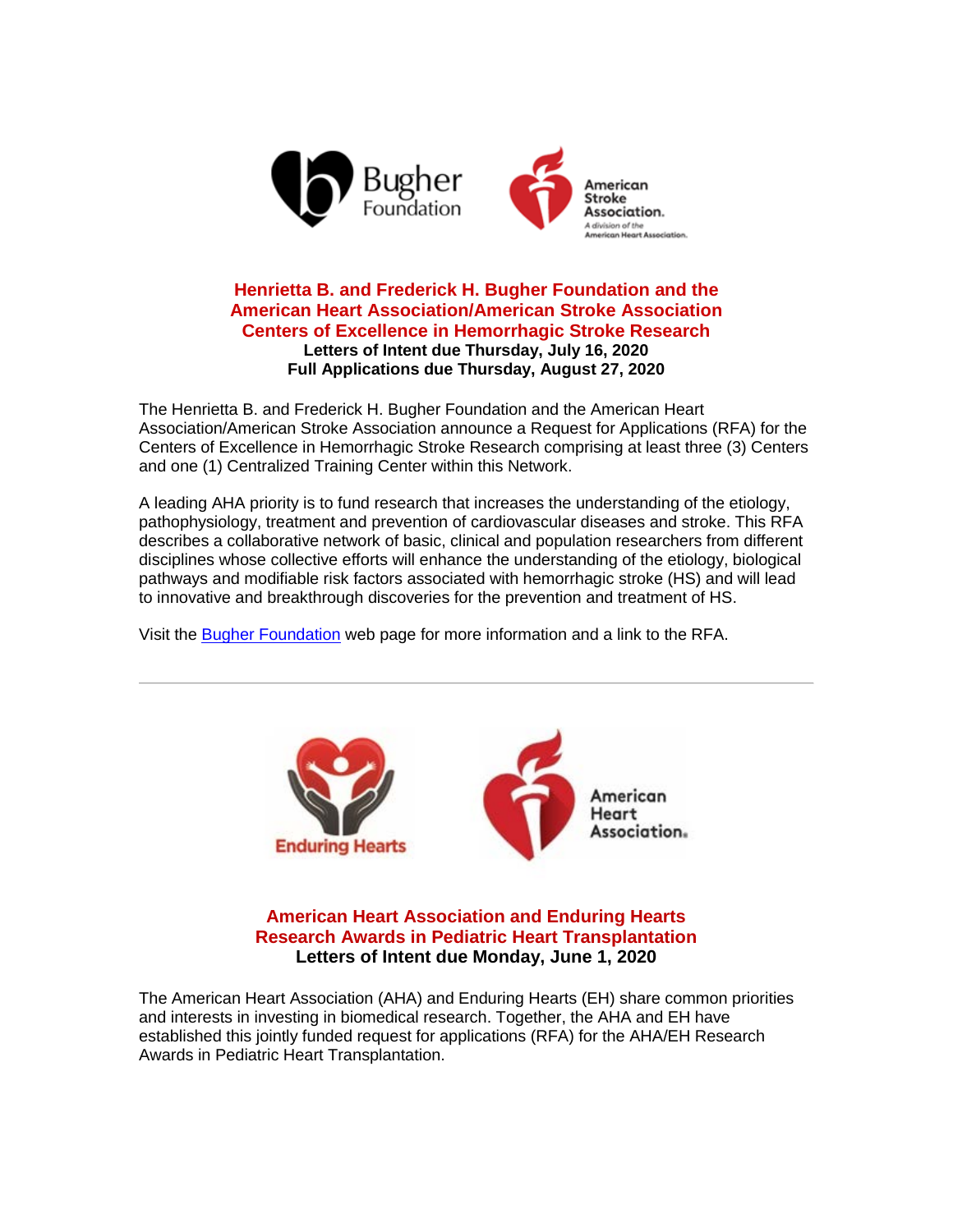These awards will support investigators who are **actively conducting research directly related to improving the life expectancy and quality of life of Pediatric Heart Transplant Recipients**. This funding opportunity will further these areas of focus by offering competitive research grants in basic, clinical, population, and/or translational research **via Collaborative Sciences Awards**.

**A letter of intent (limited to five pages) is required to ensure responsiveness to the novel, collaborative nature of this program.** The responsiveness to the research priorities listed in the RFA, plus the novel relationship and proposed collaboration of investigators from at least two different disciplines, will be given the most weight in evaluating the LOI to determine which teams will be invited to submit full applications.

View the Letter of Intent Instructions, and full program details on the **AHA and Enduring Hearts Research Awards in Pediatric Heart Transplantation** web page.

## **Contact Us**

AHA research staff is available Monday through Friday 8:30 a.m. to 5:00 p.m. Central Time to assist with the application process and to answer questions. Contact us by emailing apply@heart.org or by calling 214-360-6107, option 1. We will reply as quickly as possible.

# **Lifelong Learning**



**Paid Registration Deadline: July 1 2020 AHA Research Leaders Academy**

> **September 15-17, 2020 Hilton Chicago Chicago, IL**

The annual AHA Research Leaders Academy provides a platform for participants to explore and debate research issues, develop a network of senior and future research thought leaders, and advance the AHA mission and encourage engagement with the AHA. In addition to the strategic awardees and thought leaders selected to attend as AHA guests, a limited number of slots are available to those who wish to attend for a fee. Many past attendees continue to selfregister and have reported that the unique nature of this small conference has been beneficial for researchers at all career levels.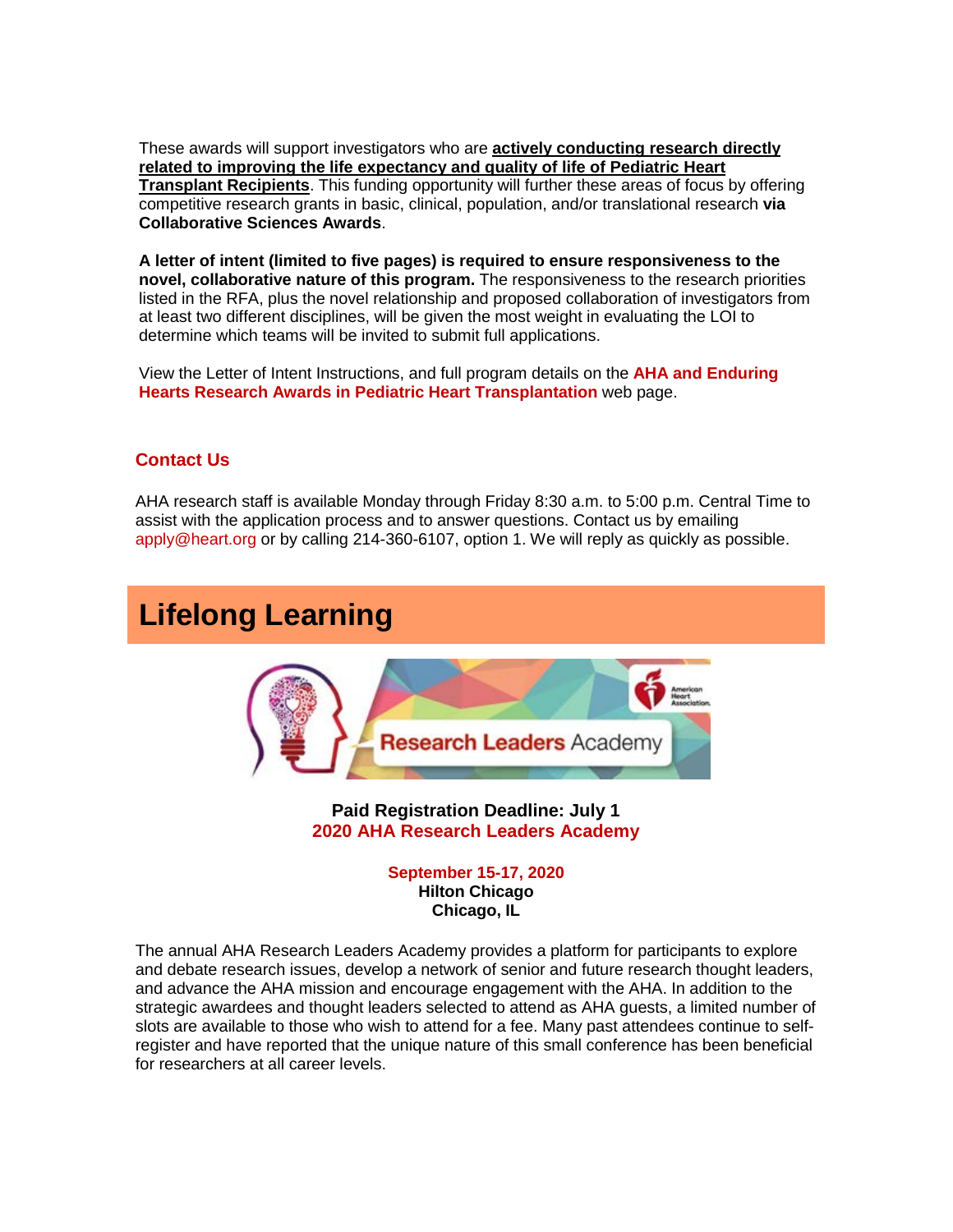## **Registration Deadline: July 1, 2020**

Academy Fee: \$650 for AHA Professional Members/\$800 for Non-members Registration fee covers attendance at all conference sessions, workshops, receptions, and meals/refreshments provided for the event. Paid participants are responsible for all travel and hotel charges.

Register Here: https://learn.heart.org/lms/activity?@activity.id=7035979

Questions: aharesearchleadersacademy@heart.org

# **Current and Past AHA Awardees**

## **Help Shape the AHA's Legacy of Excellence: Become a Peer Reviewer / Recommend Lay Stakeholders**

Your AHA funding was made possible in part because of volunteer peer reviewers who evaluated your proposal. Please consider doing the same for the next class of awardees. AHA seeks reviewers with a wide array of scientific expertise and non-science lay stakeholders to review a variety of traditional and specialty program applications. Questions? Contact us at peerreview@heart.org.

### **Please Nominate Lay Reviewers**

Do you know someone without formal science or medical training who has been touched by heart disease or stroke as a survivor, family member, caregiver, or advocate who might wish to add a voice to the research projects AHA funds? Many AHA peer review study sections include lay reviewers who assist with assessing potential impact on the AHA mission. Potential lay reviewers may contact Elizabeth.Cooper@heart.org or Angela.McCarty@heart.org.

## **Open Data and Public Access Policy Reminders**

The AHA requires Principal Investigators to create and maintain a data sharing plan in our research system that is in compliance with our Open Data Policy. Exceptions exist for some programs and specific awards that received approval to opt-out. Please make sure that you are depositing your data into the AHA-approved repository(ies) as stipulated in your data sharing plan.

All recipients of awards that began January 2015 and after must ensure any signed publication agreement is consistent with the AHA's Public Access Policy, which stipulates that awardees reserve all author rights necessary to comply with the policy and deposit all publications resulting from AHA funding into PubMed Central within 12 months of publication.

Step-by-step instructions for demonstrating compliance with both policies described above are available here. Questions regarding these policies may be directed to Rachel McEnany.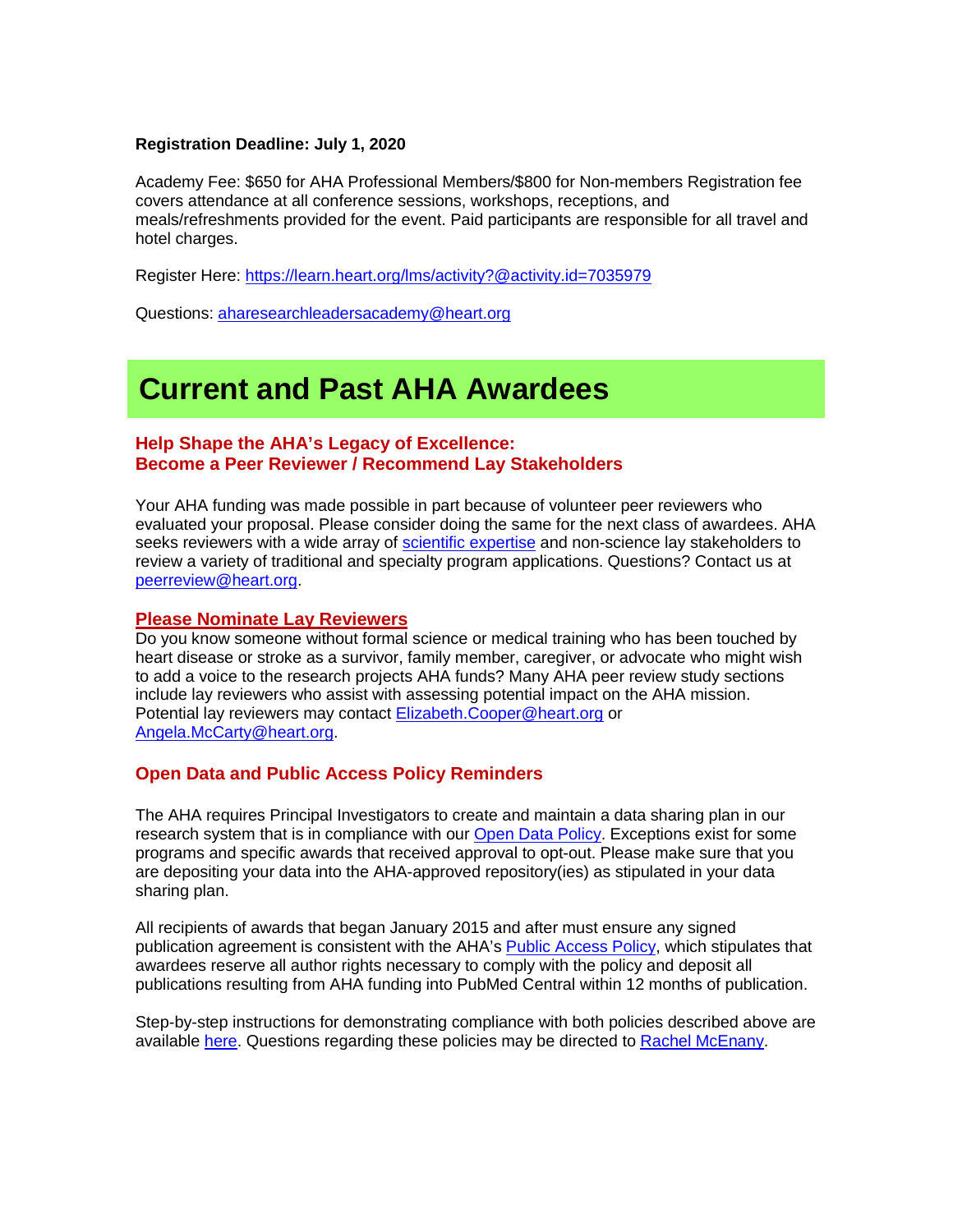# **How to Attribute your AHA Award**

As stipulated in the AHA Awardee Agreement, awardees should acknowledge the American Heart Association and include the full AHA award ID and awardee's last name, e.g. 16POST1234567 (Smith), wherever the publication or presentation allows. If more than one AHA award supported the published research, then each Award should be cited separately. More details on publication attribution can be found in the "Publication" section of the AHA Award Guide.

## **Is Your Membership Active?**

A condition of recent AHA awards is that you maintain AHA Professional Membership throughout the term of your funding. Your membership might require renewal. Don't risk having your award payments held: Renew today!

# **Submit Your Science**



Since AHA Awards are made possible through voluntary contributions by the public, research results should be made available to the public promptly, either by presentation to scientific societies or publication in **reputable** scientific journals.

To protect the credibility of published research, authors are encouraged to publish papers arising from AHA-funded research in reputable journals. The NIH has issued a statement and guidance on how to select reputable journals and avoid predatory journals.

We encourage you to submit abstracts to AHA's Scientific Sessions and Journals. AHA award funds may be used to pay abstract submission fees and AHA Professional Membership.

**Basic Cardiovascular Sciences (BCVS) 2020 Scientific Sessions #BCVS20 July 27-30, 2020** Chicago Hilton, Chicago, IL

**Submit your science and register now for this virtual and in-person event!** https://professional.heart.org/bcvssessions